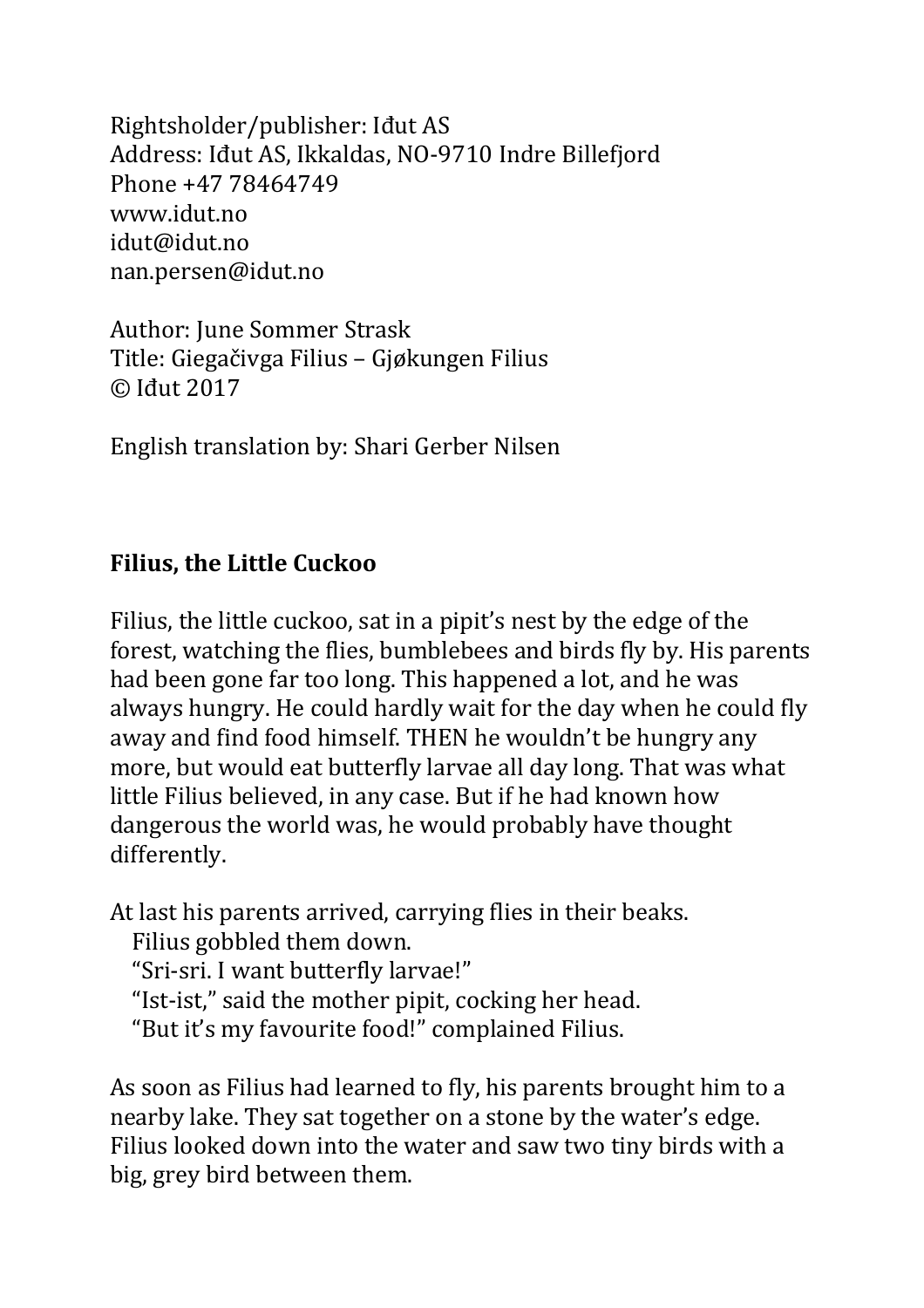"Who are they?"

"That's us," the mother chirped.

"Us?" Filius looked at his mother and father, and then into the water again.

"But is it you who are so big, Mum, or is it Dad?"

"No, it's you," answered his father proudly.

"But..." Filius looked at the reflection in the water again. "But... why am I so big?"

"It's because we've given you so much good food," said his father, even more proudly.

Filius practised flying every day. If he got hungry he perched on a branch and called out "Sri-sri," and his parents would bring food to him straight away.

One day his parents brought him to a high cliff.

"Fly until you've reached the middle of the gorge, then turn back," chirped his mother.

"Remember, no farther than halfway," said his father.

"All right, all right," answered Filius, as he took a step towards the edge of the cliff and looked out over the landscape.

In front of him was a gorge, and on the other side he could glimpse a low forest.

He spread his wings and flew away.

This is the life! Yippee! thought Filius.

He flew over the gorge and dived down between the tree trunks. He just touched the forest floor before zipping off again. Then he remembered that he was supposed to catch larvae, but quickly forgot again. He took off once more and flew straight up into the sky. He did a somersault high over the treetops and dived straight down. When he got tired of that, he flew into the forest again. He whizzed past the tree trunks like a sparrowhawk on the run. He was so happy. He didn't want to stop flying, and couldn't stop even if he had wanted to.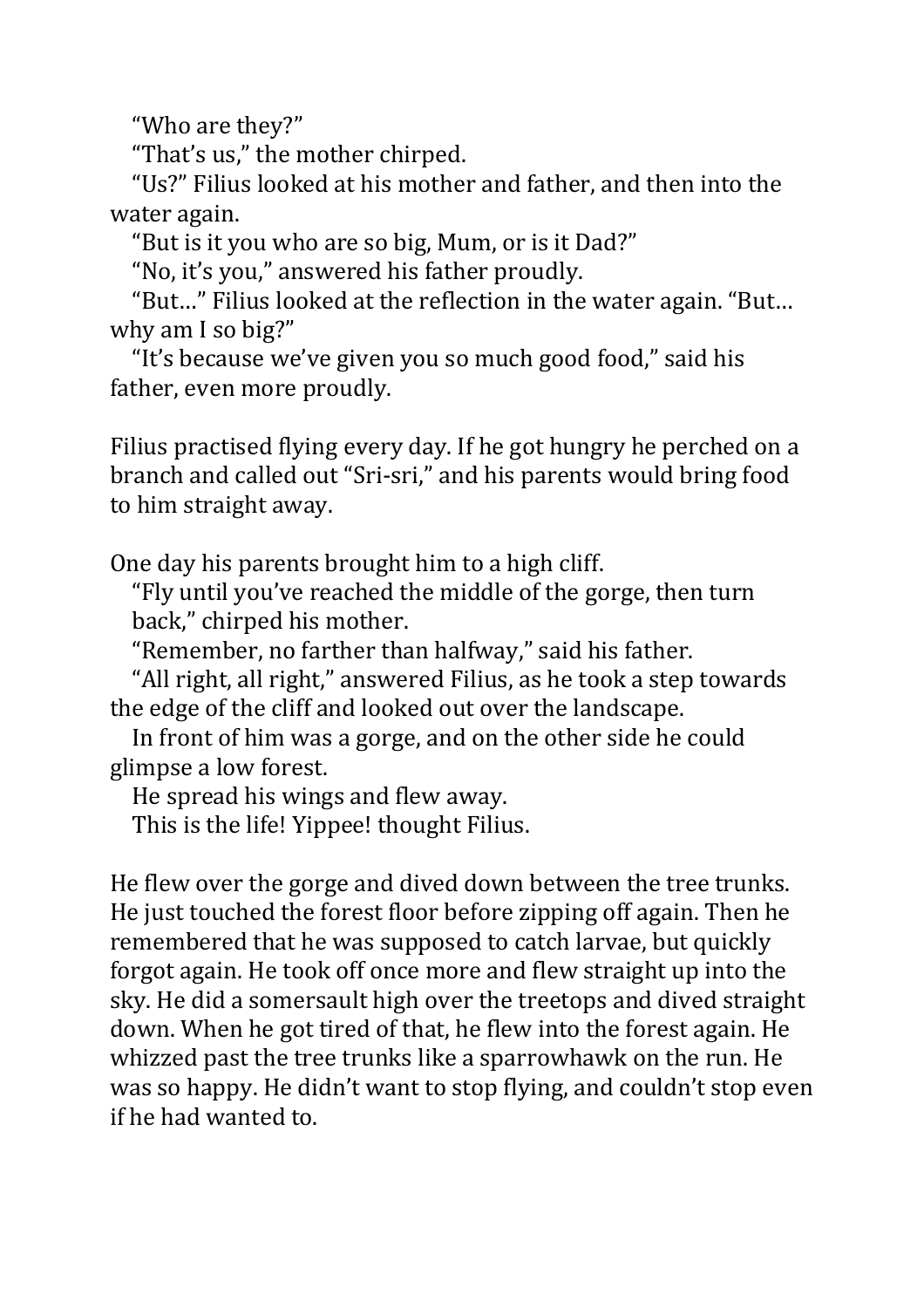The hours passed, and he was hungry and tired. He looked around. There was dense forest everywhere he looked.

Did I come from that way, or from there?

"Sri-sri," he called. Again and again.

But nobody answered, and nobody brought him food.

"Be careful! Don't talk to anyone. Just find the way home," whispered a voice inside him.

But Filius had to have some food now, and landed on a branch where a squirrel sat eating from a pine cone. Filius stared at the pine cone and took a step towards the squirrel.

"Sri?" he said.

"Grr! Get away from me!" the squirrel snarled.

"I haven't eaten all day. And I'm very hungry. Sri-sri?"

"You're not the only one," the squirrel said as it smacked its lips. "Get away, you sly, nasty creature!"

"Nasty? I'm only hungry."

"Nonsense," said the squirrel, and pulled another seed out of the pine cone.

Filius flew away.

Night fell, and the midnight sun shone softly on the weary little cuckoo who was flying between the trees.

"Mum, sri-sri," he peeped as loudly as he could. "Dad!"

A mother crow was irritated by the noise, and cawed, "Stop that shrieking at night! We're sleeping."

The words struck Filius like a whip on his back. He made a belly-flop onto the branch under the crow's nest, clung to it tightly, and looked up at the mother crow who was peeking out of her nest, looking down at him.

"A-ha," she said. "A little cuckoo." "The squirrel called me a cuckoo too, and said that I was a nasty creature. But it's not true. I'm a pipit."

"Ha-ha" the crow laughed. "You're a reeeeal little cuckoo, and your parents were certainly not your reeeeal parents!"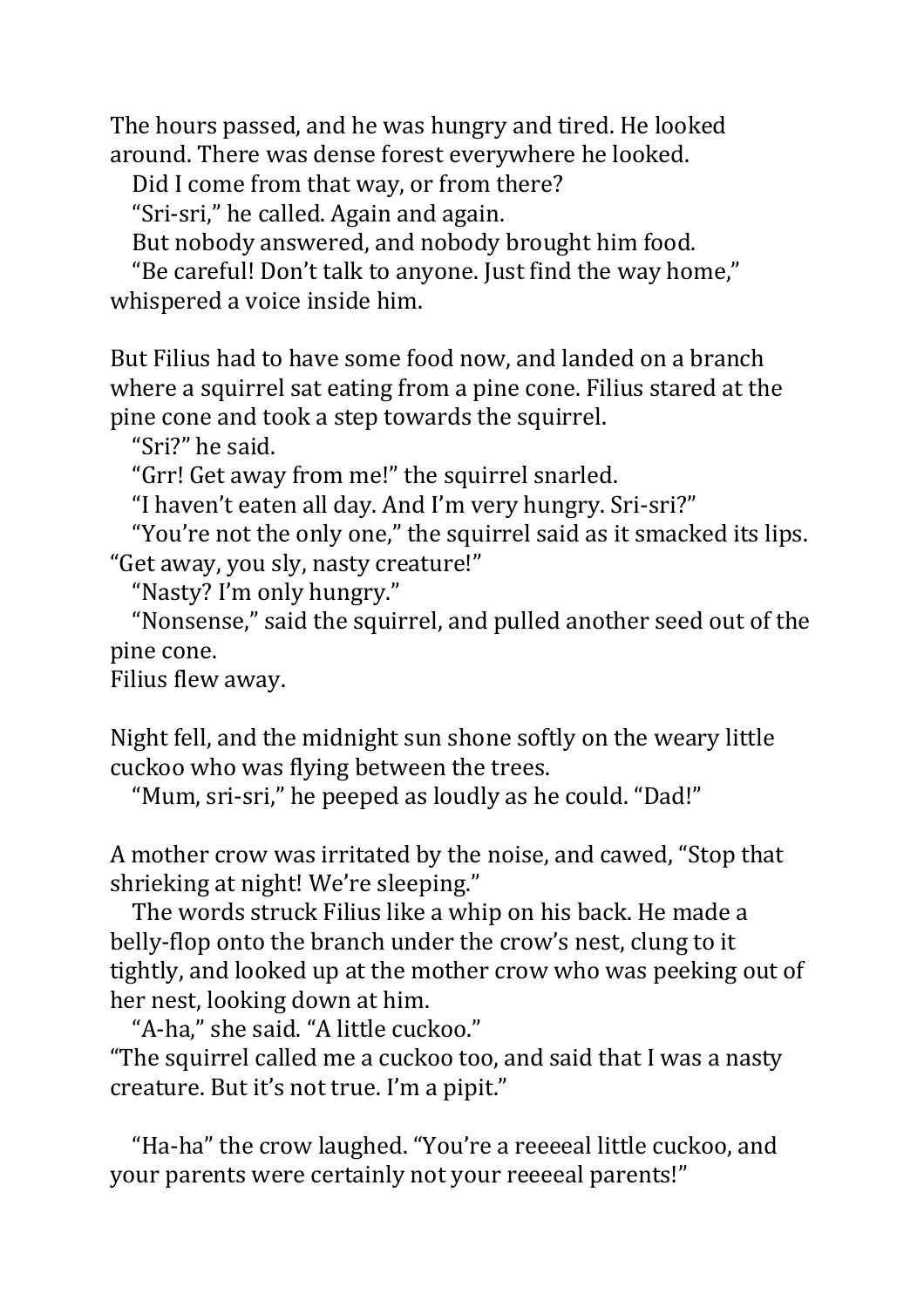Filius flapped his wings. How could they have lied to him like that?

"I just flew too far away from my parents."

"Reeeeally all alone in the world?" the mother crow asked. "Would you like to come over here and warm up?"

"No, I'm not cold. I'm just hungry. Sri-sri-sri?"

In a flash, the mother crow was perched next to him on the branch. She was very big. Huge. But she didn't look angry, and she didn't chase him away.

"Myyyy children are also hungry, but you look nice and fat."

"Yes," he said. "But I'm starving to death. I haven't eaten all day long."

"Poooor child," said the crow, snapping her beak together. "Why don't you come hoooome with me? I have a surpriiiise for you!"

"A surprise? Oh, thank you!"

The crow flew up, and sat by the entrance to her nest. Filius followed her up.

"Yeeees, you can go right in!" she said.

Just then her eyes gleamed dangerously, and suddenly Filius understood why he had been invited to visit. He dived from the branch, with the crow right behind him.

There was a sudden stinging in his tail. He turned around. The crow had one of his tail feathers in her beak. He shot ahead, flying in giant loops. He was so frightened. He dived between the tree trunks. He flew as long as he could, and all at once he was above the gorge again. It was only then that he dared to look behind him.

He was alone, and on his way home at last.

Filius flew straight to the nest. He could hardly wait to see his parents, and to get some food. He would never complain about his mother and father again.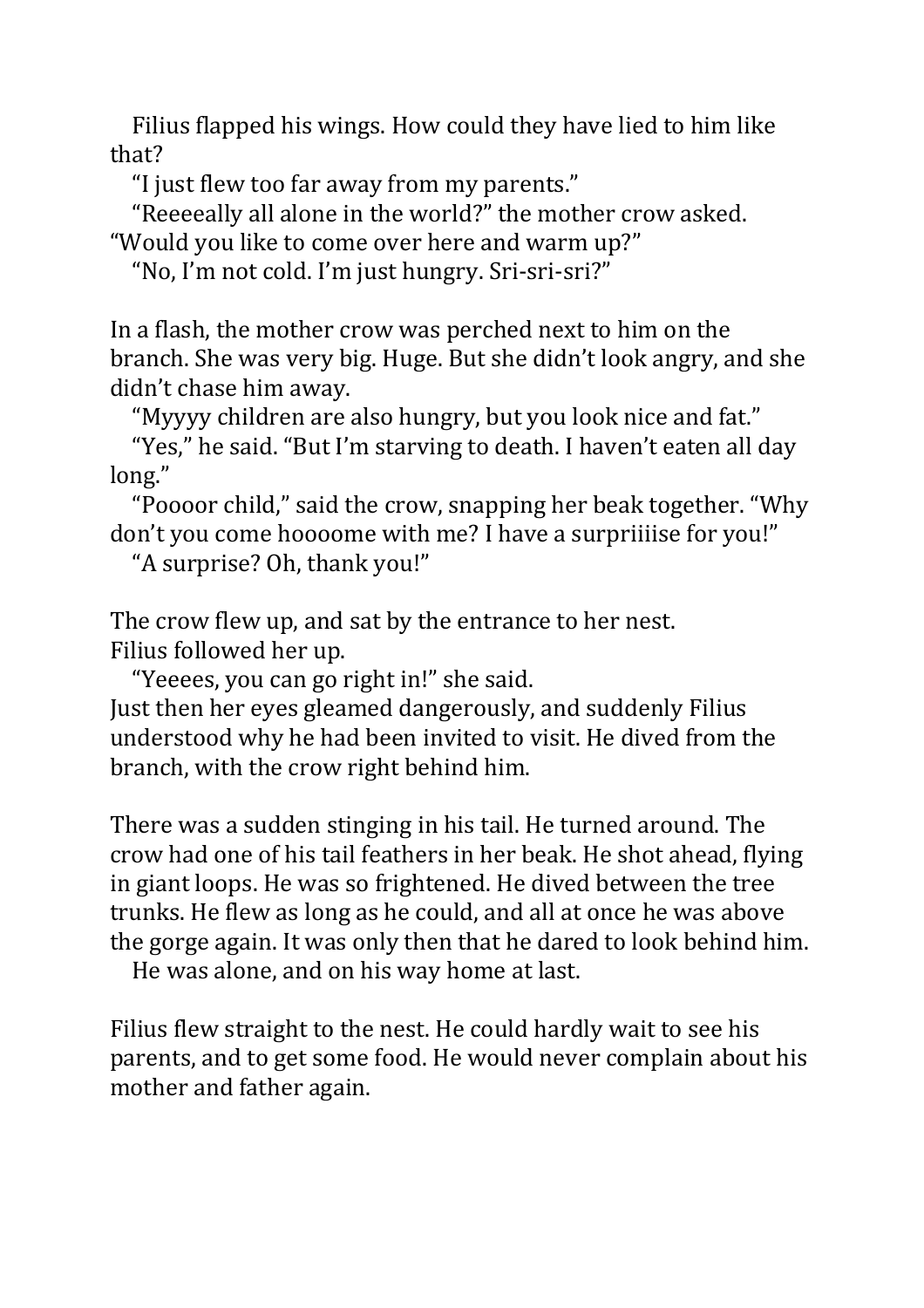But the nest was empty. His parents were gone. He called out to them, and chirped as loudly and pitifully as he could, but nobody came.

He finally flew away to look for them. But everywhere he went he was chased away, and he made sure to stay far away from the crows.

When evening fell again, Filius landed in a small birch tree. He hurried onto the trunk of the tree, and pressed himself as flat as he could into it. His heart was pounding in his chest. He was so frightened that he hardly dared to breathe. He thought about his mother and father. He had been so safe and happy. Now he was sad and afraid. Nobody wanted to give him food, and everyone who could have helped was cruel to him.

The next morning Filius was awakened by a sunbeam that shone between the branches and onto his face. His stomach was rumbling with hunger, and he was going to call for his parents. Then he remembered that he was alone. Completely alone.

In the next tree over, two pipits were flying about, feeding their child. Filius was suddenly wide awake. The child looked exactly like him. Big and grey. If they see me, maybe they'll like me, too, he thought, and smoothed his feathers with his beak. Maybe they'll feed me, and help me find my parents! I'll fly over to them, he thought.

But he didn't dare. He hid his head under his wing and sighed. Through his wing feathers he caught a glimpse of the nest holding the child, and the parents who flew back and forth. Then he froze. The mother was on her way home, carrying a golden larva in her beak. A butterfly larva - his very favourite food.

Before he could think twice he was in the air, sailing straight towards the mother.

"Sri-sri," he called, and tried to snatch the larva out of her beak. But the mother veered away. Filius dived after her.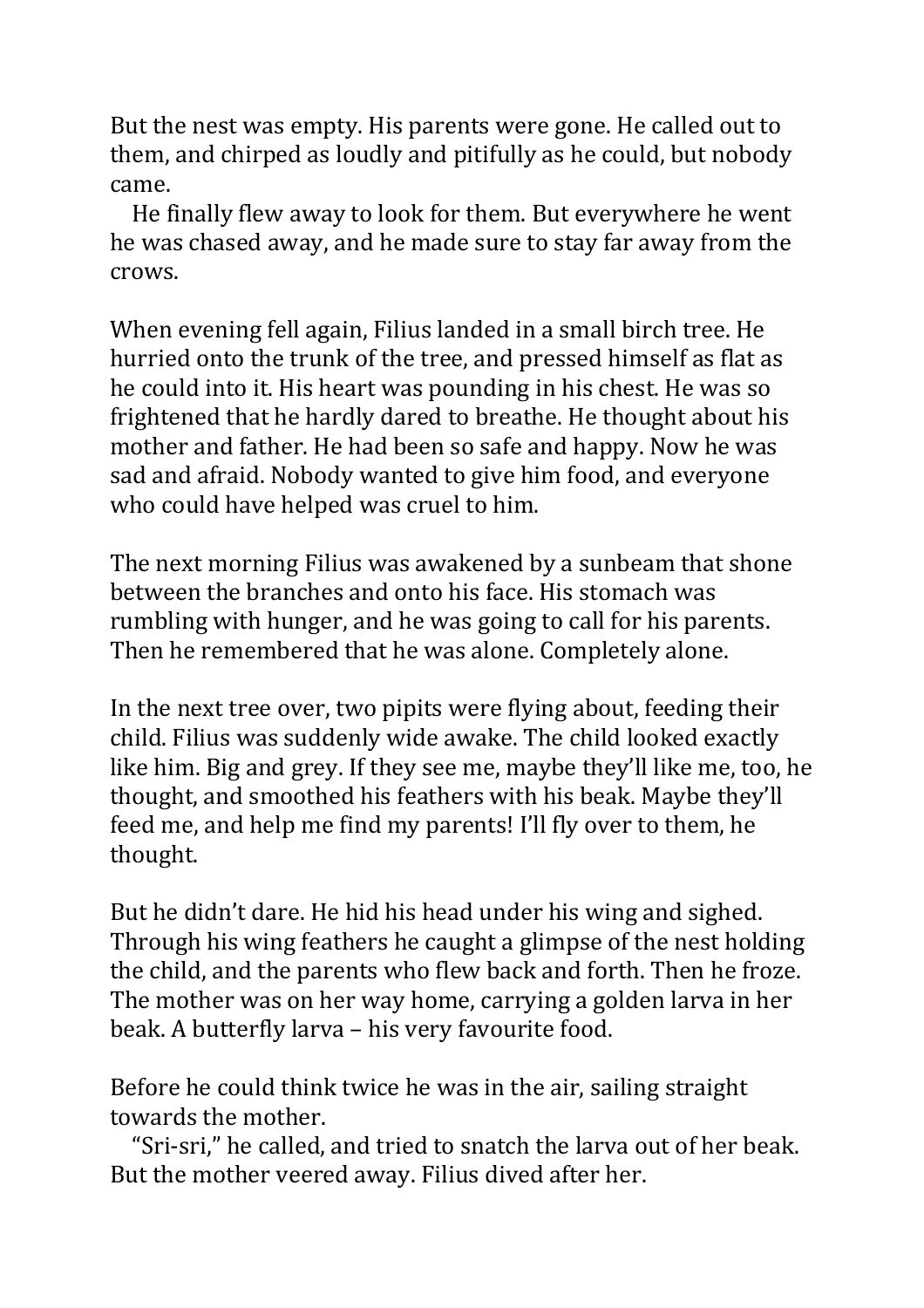Then the father arrived. His sharp beak struck Filius's head so hard that he saw stars in front of his eyes. Ashamed, he flew back to his branch and sat with his back to the neighbouring nest.

That evening a cold north wind blew through the forest. Filius pressed his body closely to the tree trunk. If he found his parents, he would never complain again. Never. Then he fell asleep. He dreamt that he perched on a branch full of fat, juicy butterfly larvae that crawled straight into his open beak. One after another. The larvae made his stomach feel nice and warm, and he gulped them down.

The next morning he woke up suddenly when the branch he was perched on shook. A grey bird, a little bigger than him, sat there, looking at him.

"Good morning, little cuckoo," the bird smiled.

"Good morning," whispered Filius, flattening himself against the tree trunk. "What do you want?"

"Want? You're a cuckoo and I'm a cuckoo. Is it so strange for us to have a little chat?" said the grey bird, cocking its head.

"I'm a pipit child, and my name is Filius," said Filius.

"Filius the pipit child? No, little one. You're a cuckoo and I'm a cuckoo," the grey bird said decisively.

"Are you my father, then?"

"Either your father or one of your relatives."

"What?" shouted Filius. "You don't know whether you're my father?"

"No, we cuckoos don't know those things. But we do keep each other company now and then, as we're doing now."

"But what about that?" Filius pointed to the neighbouring nest.

"Oh, that." The grey bird ruffled his feathers. "We cuckoos can't build nests ourselves, and our children have to grow up somewhere."

Filius turned away. The tears were gathering in his eyes, and he blinked them away.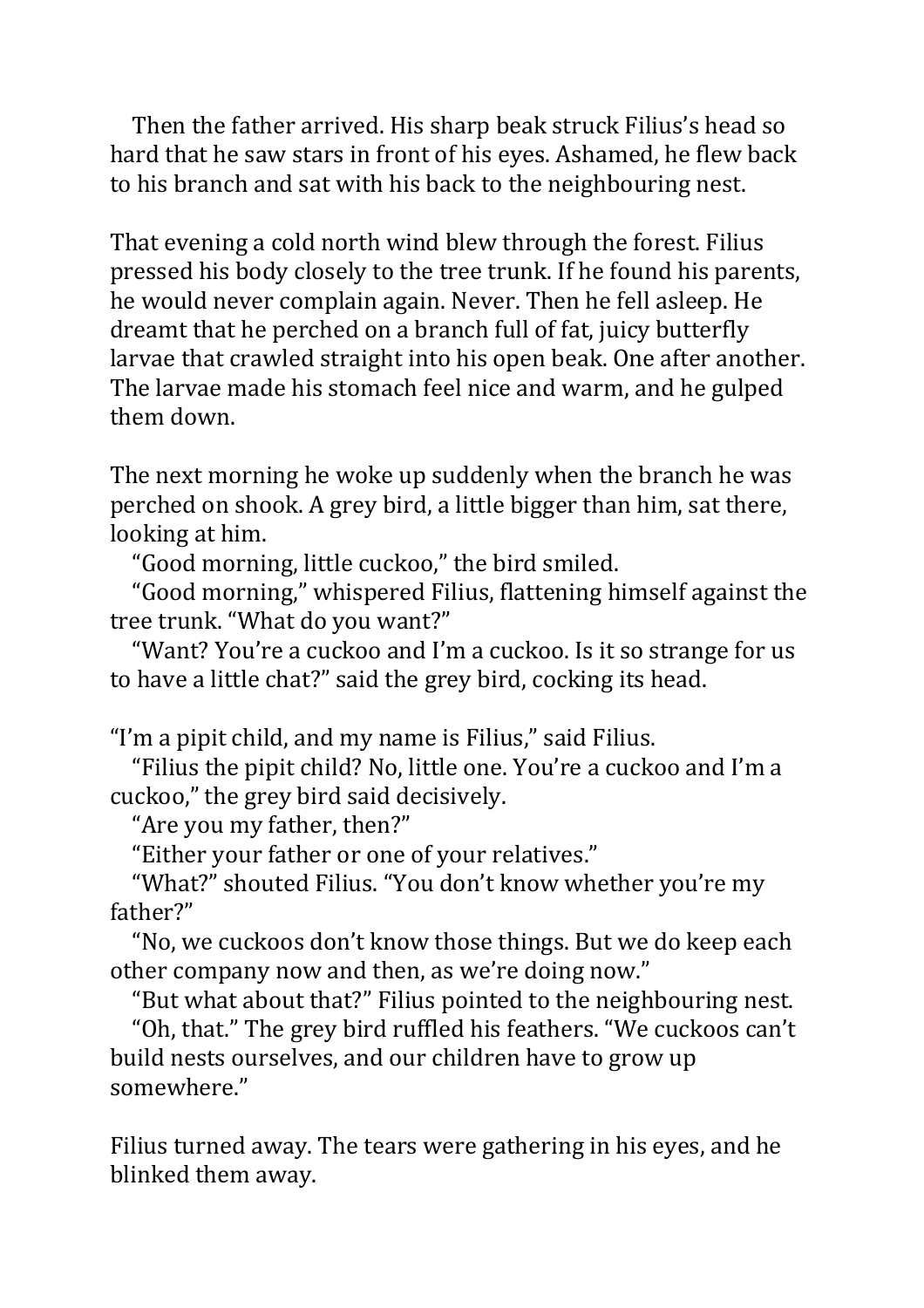Out of the corner of his eye he could see the family in the next tree, and the child who opened its mouth wide and swallowed.

Cuckoo or not, parents were good to have. Suddenly he realised that he had to find his mother. The one who had laid the egg, his egg, in the pipits' nest. And when he found her, he would be very, very, good.

"Are you hungry?" asked the grey bird.

"Sri-sri," Filius answered eagerly.

The grey bird nodded, and flew away.

Filius could hardly believe it. He was saved! The father cuckoo would certainly return with his beak full of larvae.

Filius sat on the branch, ready to open his mouth and swallow.

"Sri-sri," he called, and looked haughtily at the neighbouring nest.

Filius waited and waited, but when the humid evening mist began to settle over the forest he realised that he would spend yet another hungry night if he didn't do something about it himself.

He flew away.

And suddenly he saw it – a butterfly larva. On the ground, just underneath him, crawling along. As quick as lightning he dived straight down and grabbed it. A moment later it was in his stomach.

And then he saw another one. And another.

With a full stomach and dizzy with happiness he flew to his tree. That night he slept well for the first time since losing his mother and father.

The next morning the cuckoo came to visit again.

"Good morning," he smiled.

Filius turned away. He didn't want to be friends with the grey bird any more.

Just then they heard voices under the tree.

Three young girls were looking up at them.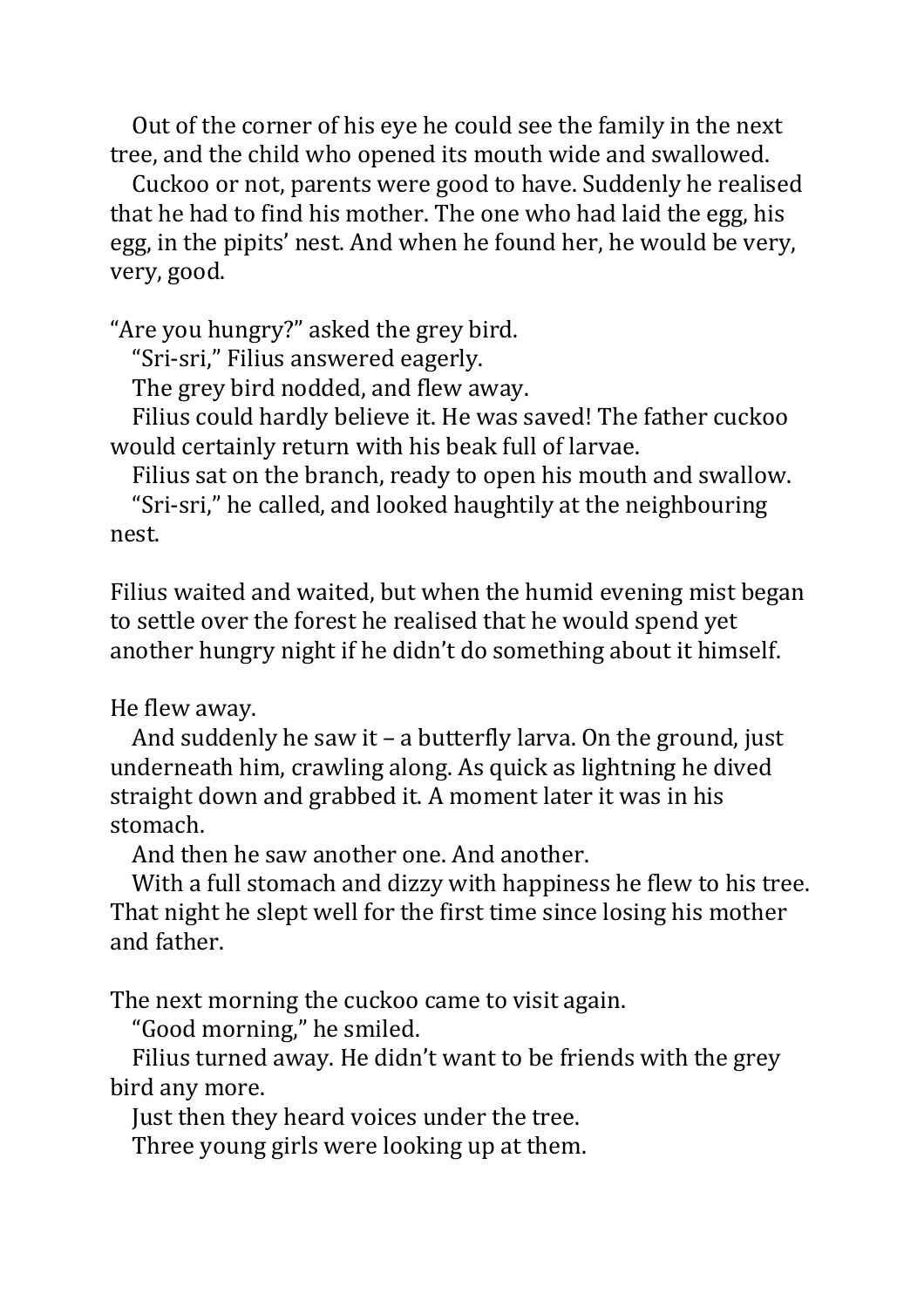"Cuckoo in the tree, tell my fortune to me. How many years will I live?" they whispered in chorus.

"Come on," said the grey bird, and they flew to the top of the tree. "Why did we leave?" asked Filius.

"To get away from their nagging. We cuckoos aren't like other birds."

"I don't care. I just want to find my mother."

"Your mother? You'll never find her."

"But I want to," said Filius.

The grey bird shook his head.

"Well, then, you must find the nest where you were hatched in the beginning of May. The mother cuckoos sometimes return to the same nest year after year, but not always."

The leaves on the trees changed colour, and the forest became a colourful display of red, orange and yellow.

Filius changed, too. His splendid new feathers were dense, shiny and steel-grey, and he had dark stripes on his chest.

The grey bird stopped by, and told him that now the cuckoos were going south, to Africa.

"To Africa?" Filius had no idea where that was. "Can we fly there together?"

"No," said the grey bird. "We cuckoos are solitary souls, twilight birds. We fly alone, and only at night. During the day we eat and sleep. That's the best way. I'll see you at the next cuckoo assembly."

"Wait," Filius called. "How do I find the way, and how will I know when the cuckoo assembly is?"

But the grey bird was already far away, and didn't hear him calling.

Once again, Filius felt abandoned. But this time he didn't mope for long.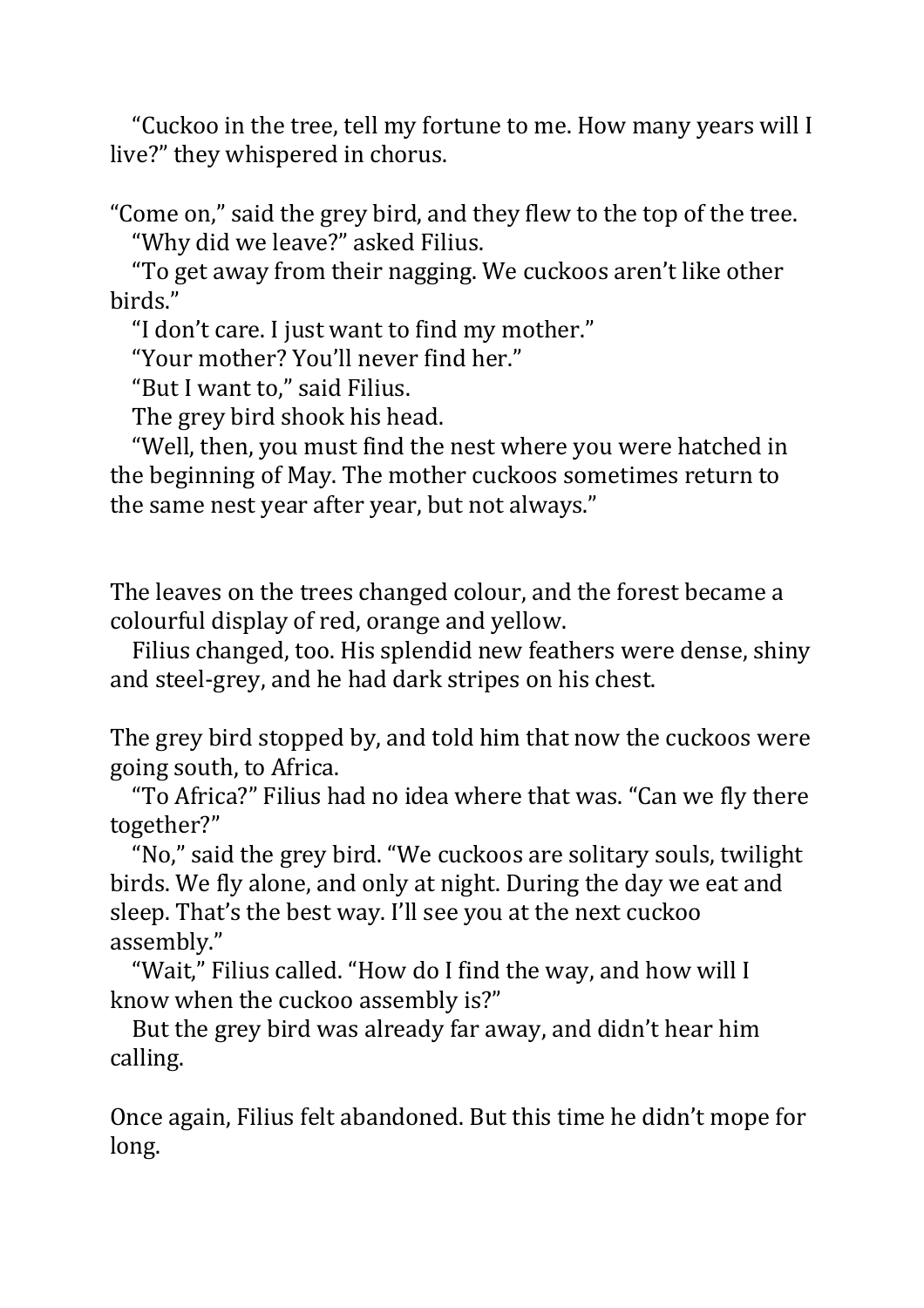Because he began to feel a need to fly far, far away. He ruffled his feathers and looked up at the blue sky. Then he bent his knees a little, took off, and flew away towards Africa like the others.

The following May, Filius went to the nest where he had been born. He flew straight there, as though he knew exactly where it was, and he recognised it at once.

In the course of the winter he had become a handsome, full-grown bird. His head, back and wings were steel-grey. His stomach was light grey with clear, dark stripes running across it, and his long tail bobbed up and down hopefully.

During the next few days Filius stayed in the area. A young pipit couple built a nest under the mound where he himself had been hatched. They were nearly finished when Filius saw a female cuckoo perched in the neighbouring tree, smoothing her browngold feathers. His mother?

Could it he?

"Excuse me," he called out with a trembling voice. "Were you here last year?"

The female glared at him.

"Why do you ask?"

"Because you might be my mother," said Filius.

But the female cuckoo laughed.

"Your mother? What kind of cuckoo are you? We cuckoos don't care about family."

"But were you here last year?"

"Here?" She looked around. "No, I've never been here before. I only stopped to rest. My place is farther to the northeast. And it's much prettier than this place," she said.

Filius watched the female cuckoo until she had disappeared among the trees, and then he bowed his head. He was a twilight bird, doomed to be lonely for the rest of his life. He was getting ready to fly onwards, when he saw - her!